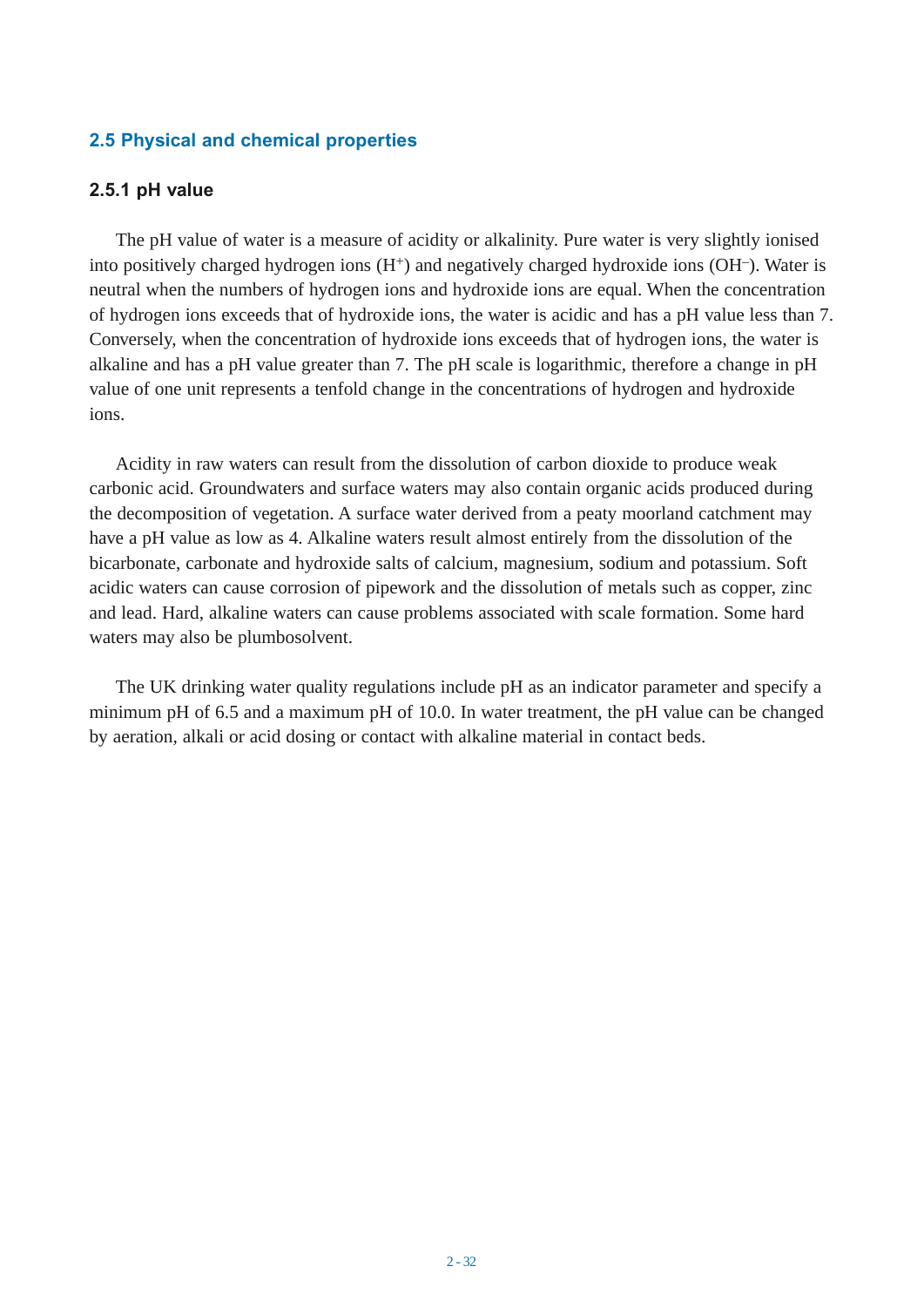#### **2.5.2 Hardness**

Water hardness is caused by dissolved salts of calcium and magnesium. Total hardness consists of temporary and permanent hardness. Temporary hardness is caused almost entirely by the carbonates and bicarbonates of calcium and magnesium. Temporary hardness is precipitated by evaporation and boiling. Permanent hardness is caused almost entirely by the sulphates and chlorides of calcium and magnesium. Permanent hardness is not precipitated by boiling.

The hardness of waters, expressed in mg/l  $CaCO<sub>3</sub>$  (calcium carbonate), can be classified as shown below:

| Water           | Hardness (mg/l $CaCO3$ ) |
|-----------------|--------------------------|
| soft            | up to $50$               |
| moderately soft | $50 - 100$               |
| slightly hard   | $100 - 150$              |
| moderately hard | $150 - 200$              |
| hard            | $200 - 300$              |
| very hard       | over 300                 |
|                 |                          |

The drinking water Directive and the UK drinking water quality regulations do not specify standards for hardness, calcium or magnesium. Water softening may be applied at water treatment works<sup>13</sup>. This can be achieved by lime-soda softening – the addition of lime  $(Ca(OH)<sub>2</sub>)$  and sodium carbonate ( $Na_2CO_3$ ) to the water which causes the hardness compounds to precipitate. An alternative method, common in domestic water softeners, is ion-exchange (base exchange), whereby the calcium and magnesium ions in the water are replaced by sodium ions. Where water is softened by base exchange softening it is important to provide an unsoftened outlet for potable purposes. Installation of a softener just before the hot water tank or boiler is a more economical method for preventing precipitation of hardness salts (limescale) than softening the whole supply.

<sup>&</sup>lt;sup>13</sup> The UK Department of Health has stated that "in view of the consistency of the [epidemiological] evidence [of a weak inverse association between natural water hardness and cardiovascular disease mortality], it remains prudent not to undertake softening of drinking water supplies ... it appears sensible to avoid regular consumption of softened water where there is an alternative".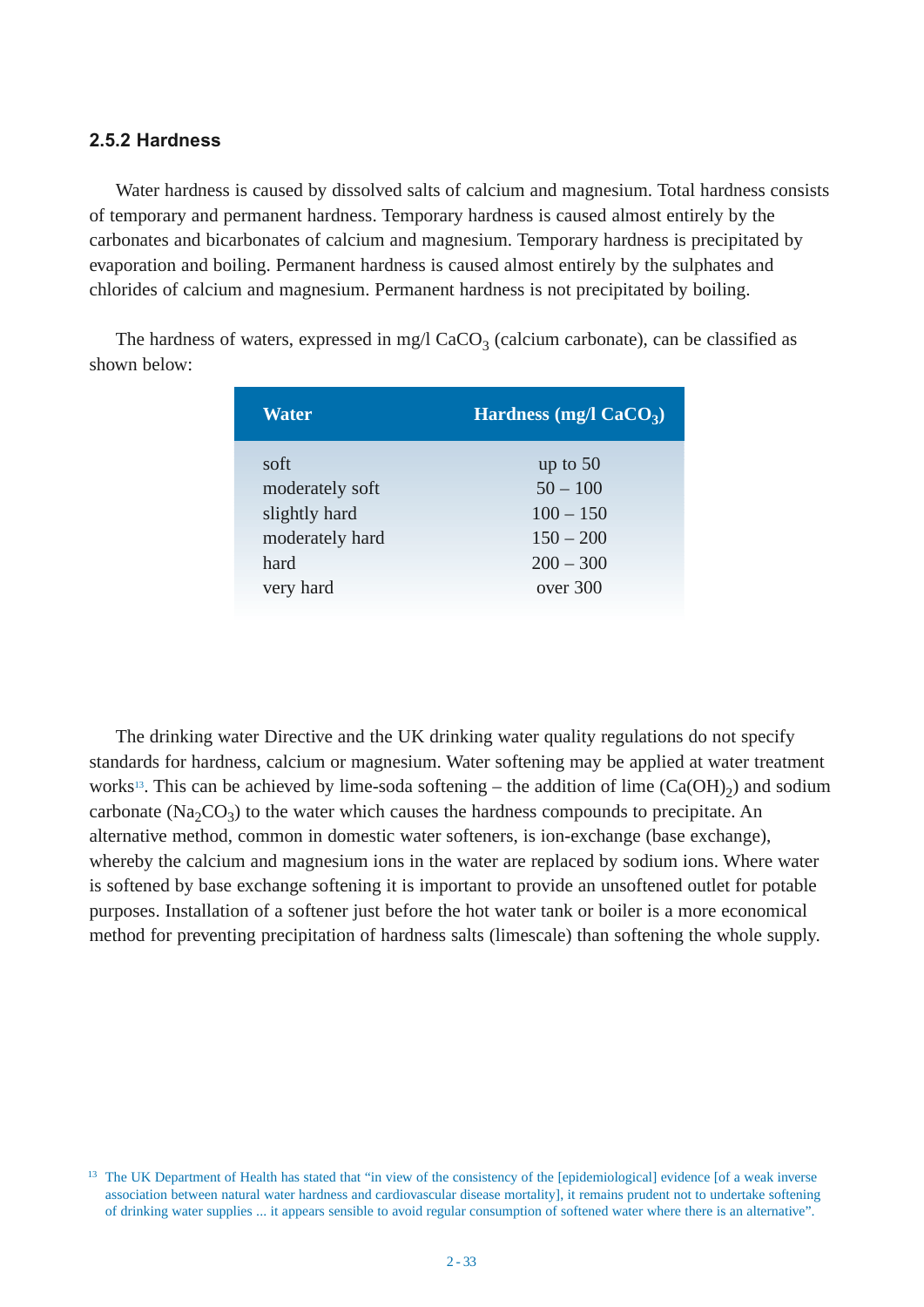## **2.5.3 Colour**

Water can be coloured by humic and fulvic materials leaching from peat or other decaying vegetation and by naturally occurring salts of iron or manganese. Surface waters derived from peaty moorland catchments may be strongly coloured. The characteristic brown colour of these waters is variable and often shows a strong seasonal effect, with concentrations being greatest in late autumn and winter. Waters derived from lowland rivers can similarly show a seasonal increase in colour following autumn leaf fall.

A water may appear coloured because of material in suspension and true colour can only be determined after filtration. Colour is expressed in mg/l on the platinum-cobalt (Pt-Co) scale, which is equivalent to measurements expressed in Hazen units (°H). The removal of colour from water is necessary not only for aesthetic reasons but also because chlorination of highly coloured waters can give rise to high concentrations of trihalomethanes (see Section 2.4.6). High colour also reduces the efficiency of disinfection by UV irradiation, chlorination and ozonation. Colour will also cause fouling of reverse osmosis membranes.

The drinking water Directive includes colour as an indicator parameter without a numeric standard but with the requirement "Acceptable to consumers and no abnormal change". The UK water quality regulations specify a standard of 20 mg/l Pt-Co.

Colour removal at a water treatment works is usually achieved by coagulation followed by sedimentation or flotation and filtration. Filtration techniques may be applied to small supplies but the efficiency of colour removal is usually relatively poor.